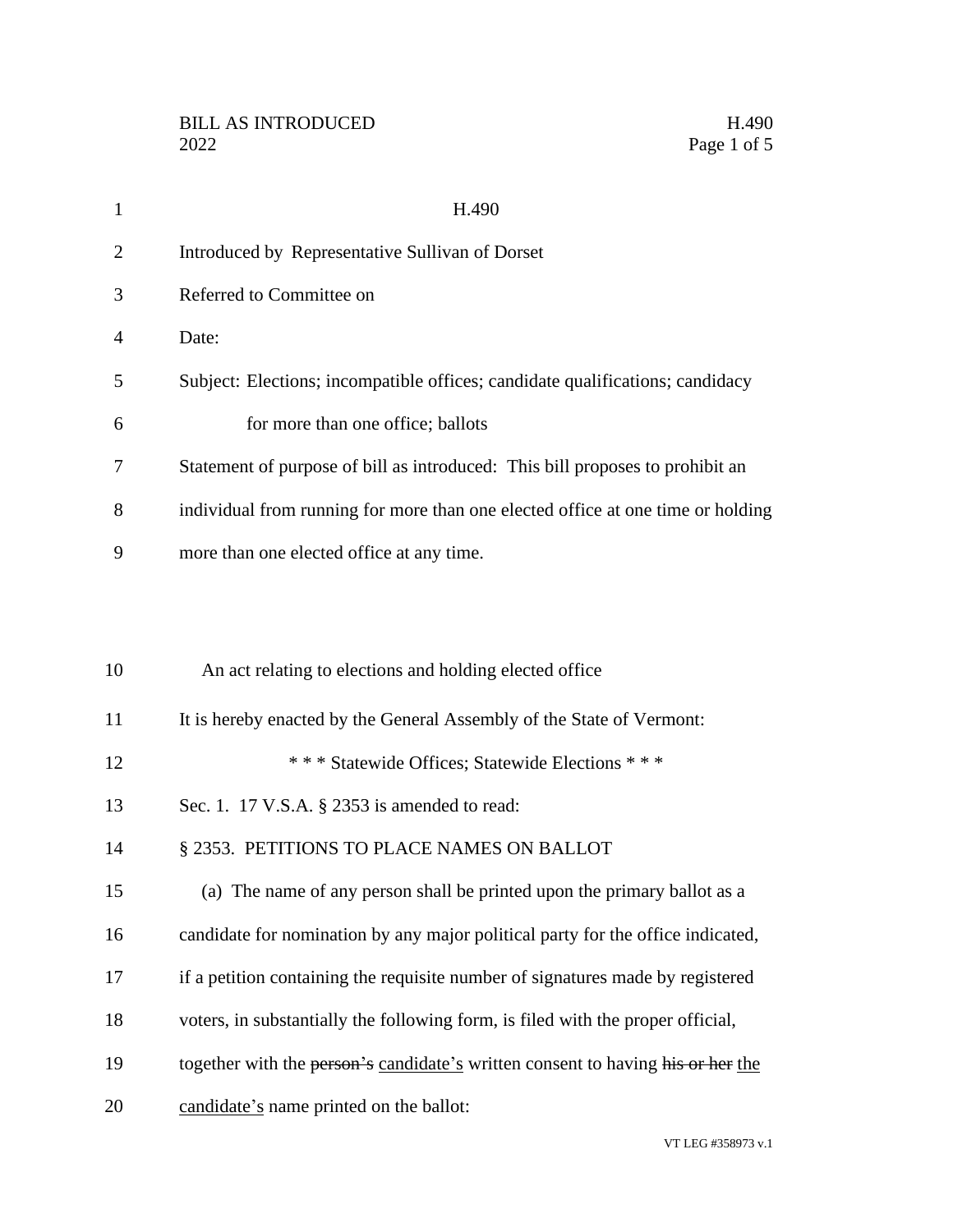| $\mathbf{1}$   |                                                                                  |
|----------------|----------------------------------------------------------------------------------|
| $\overline{2}$ |                                                                                  |
| 3              |                                                                                  |
| $\overline{4}$ |                                                                                  |
| 5              |                                                                                  |
| 6              | voter and am qualified to vote for a candidate for this office.                  |
| 7              | $(b)(1)$ A person's name shall not be listed as a candidate on the primary       |
| 8              | ballot of more than one party in the same election.                              |
| 9              | (2) A single petition shall contain only the one office for which $a$ the        |
| 10             | person seeks to be a candidate.                                                  |
| 11             | (3) A person shall <u>not</u> file a separate more than one petition for each    |
| 12             | elected office for which he or she seeks to be a candidate in the same election. |
| 13             | Sec. 2. 17 V.S.A. § 2472 is amended to read:                                     |
| 14             | § 2472. CONTENTS                                                                 |
| 15             | * * *                                                                            |
| 16             | $(b)(1)$ Each office to be voted upon shall be separately indicated and          |
| 17             | preceded by the word "For," as: "For United States Senator." Beneath the         |
| 18             | office to be voted upon shall appear the instructions: "Vote for not more than   |
| 19             | (the number of candidates to be elected)."                                       |
| 20             | (2) The names of the candidates for each office shall be listed in               |
| 21             | alphabetical order by surname, followed by the candidate's town of residence,    |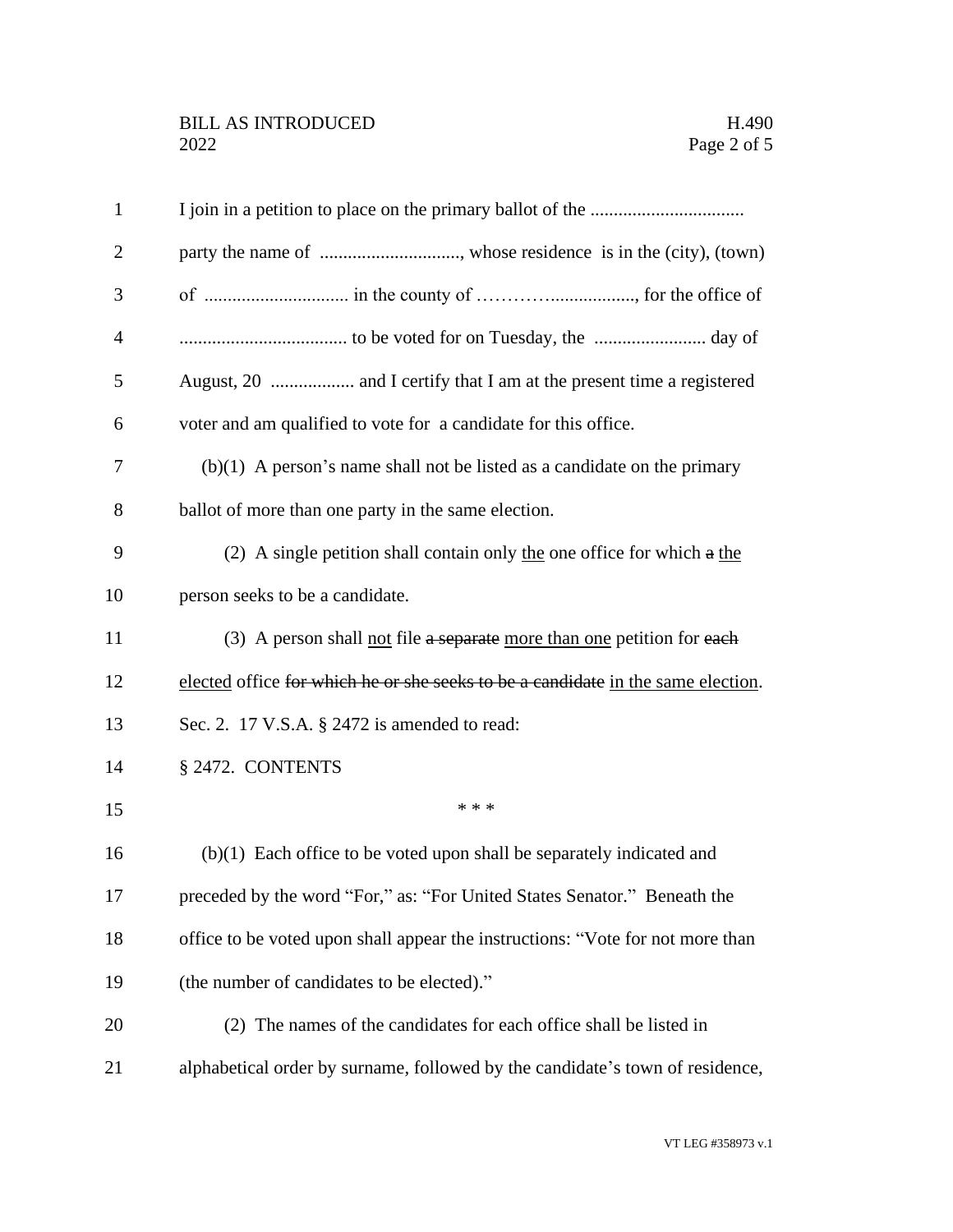| $\mathbf{1}$   | and the party or parties by which the candidate has been nominated, or in the     |
|----------------|-----------------------------------------------------------------------------------|
| $\overline{2}$ | case of independent candidates who have not chosen some other name or             |
| 3              | identification, by the word "Independent." The word "party" shall not be          |
| $\overline{4}$ | printed on the ballot following a candidate's party name.                         |
| 5              | (3) To the right of the party designation shall be an oval in which the           |
| 6              | voter may indicate his or her choice by filling in the oval.                      |
| 7              | (4) A candidate's name shall not appear on the ballot more than once for          |
| 8              | any one office.                                                                   |
| 9              | (5) A candidate's name shall not appear on the ballot for more than one           |
| 10             | office.                                                                           |
| 11             | * * *                                                                             |
| 12             | Sec. 3. 17 V.S.A. chapter 51, subchapter 2A is added to read:                     |
| 13             | Subchapter 2A. Incompatible Offices; Serving Only One Office                      |
|                |                                                                                   |
| 14             | § 2485. INCOMPATIBLE OFFICES; SERVING ONLY ONE OFFICE                             |
| 15             | (a) Running for office. No individual shall run for more than one elected         |
| 16             | office at the same election.                                                      |
| 17             | (b) Holding one office. No individual shall hold more than one elected            |
| 18             | office at one time. If an elected official is elected or appointed to two or more |
| 19             | elected offices with concurrent or overlapping terms, the elected official shall  |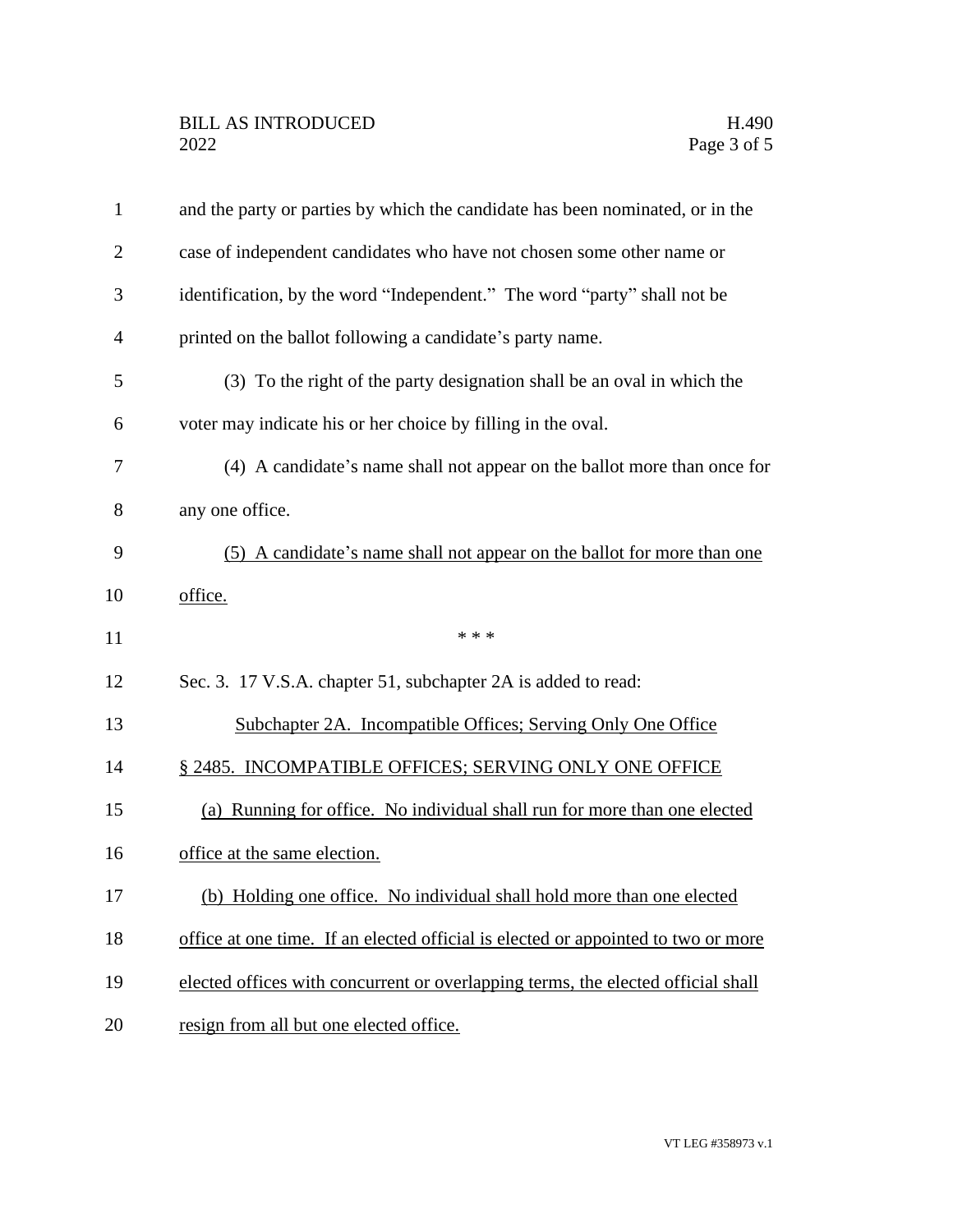| $\mathbf{1}$   | *** Municipal Elections; Elected Officials ***                                       |
|----------------|--------------------------------------------------------------------------------------|
| $\overline{2}$ | Sec. 4. 17 V.S.A. § 2647 is amended to read:                                         |
| 3              | § 2647. INCOMPATIBLE OFFICES; SERVING ONLY ONE ELECTED                               |
| $\overline{4}$ | <b>OFFICE</b>                                                                        |
| 5              | $(a)(1)$ An auditor shall not be town clerk, town treasurer, selectboard             |
| 6              | member, first constable, collector of current or delinquent taxes, trustee of        |
| 7              | public funds, town manager, road commissioner, water commissioner, sewage            |
| 8              | system commissioner, sewage disposal commissioner, cemetery commissioner,            |
| 9              | or town school district director; nor shall a spouse of or any person assisting      |
| 10             | any of these officers in the discharge of official duties be eligible to hold office |
| 11             | as auditor.                                                                          |
| 12             | $(2)(A)$ A selectboard member or school director shall not be first                  |
| 13             | constable, collector of taxes, town treasurer, assistant town treasurer, auditor,    |
| 14             | or town agent.                                                                       |
| 15             | (B) A selectboard member shall not be lister or assessor.                            |
| 16             | (3) A cemetery commissioner or library trustee shall not be town                     |
| 17             | treasurer, assistant town treasurer, or auditor.                                     |
| 18             | (4) A town manager shall not hold any elective office in that town or                |
| 19             | town school district.                                                                |
| 20             | (5) Election officers at local elections shall be disqualified as provided           |
| 21             | in section 2456 of this title.                                                       |